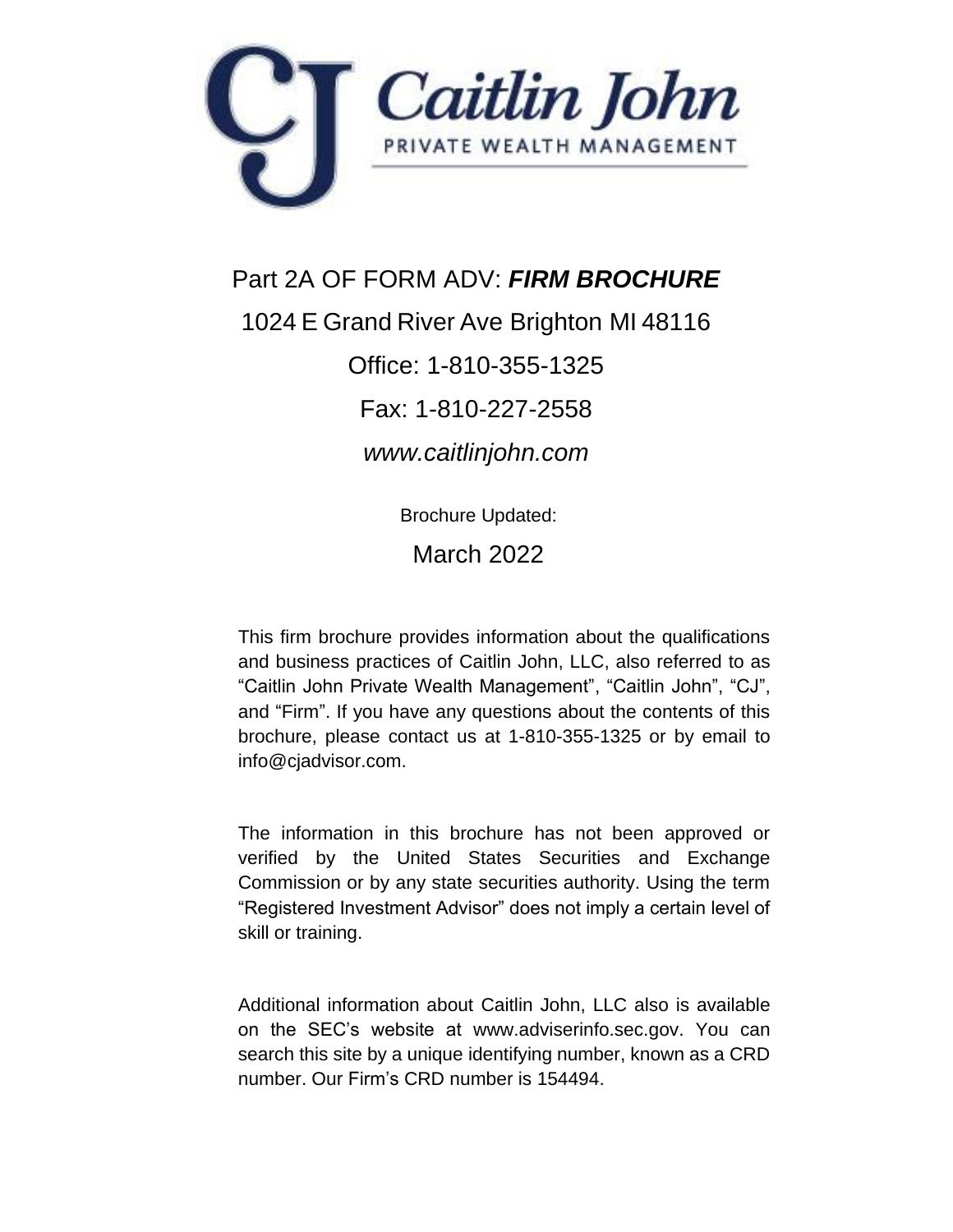# <span id="page-1-0"></span>**Item 2 - Material Changes**

This brochure was reviewed and updated in March of 2022 and serves as an update to the previous brochure dated March 12, 2021. At times, we may perform routine checks for grammar, punctuation, etc. and make necessary updates. Additionally, we may make updates within certain sections of this brochure for better clarity. These types of changes would not be considered a material change. Below is the summary of material changes for this release:

- Under Item 5 Fees and Compensation in Section C. Other Types of Fees and Expenses:
	- An update to the types of fees assessed by the custodian regardless of fee type (i) a separate fee of \$24 per Mutual Fund for all incoming or transferred in-kind Mutual Fund's that are needed/required to be liquidated for reallocation, (ii) an account transfer/closing fee of \$125.00 to assist with the completion of the asset transfer process.
	- update to the types of step-out fees the Firm will assess regardless of the fee type: (i) Every account will be assessed a technology fee of \$2.92 per month, (ii) If applicable, when the Client(s) requests held-away asset aggregation, a fee of \$2.50 per month per asset type will be assessed, i.e., linking a 401(k) held-away account. Both of these fees are billed by the Firm separately, quarterly in advance, via custodian.
- In Item 10 Other Financial Industry Activities and Affiliations under section C. Relationship/Conflicts: Ron Briggs, Jr., will continue to assist with compliance along with his role as the Principal. Jerry Moore has been appointed as the Chief Compliance Officer for Caitlin John.

# <span id="page-1-1"></span>**Item 3 - Table of Contents**

| Item 11 - Code of Ethics, Participation or Interest in Client Transactions and Personal Trading  15 |
|-----------------------------------------------------------------------------------------------------|
|                                                                                                     |
|                                                                                                     |
|                                                                                                     |
|                                                                                                     |
|                                                                                                     |
|                                                                                                     |
|                                                                                                     |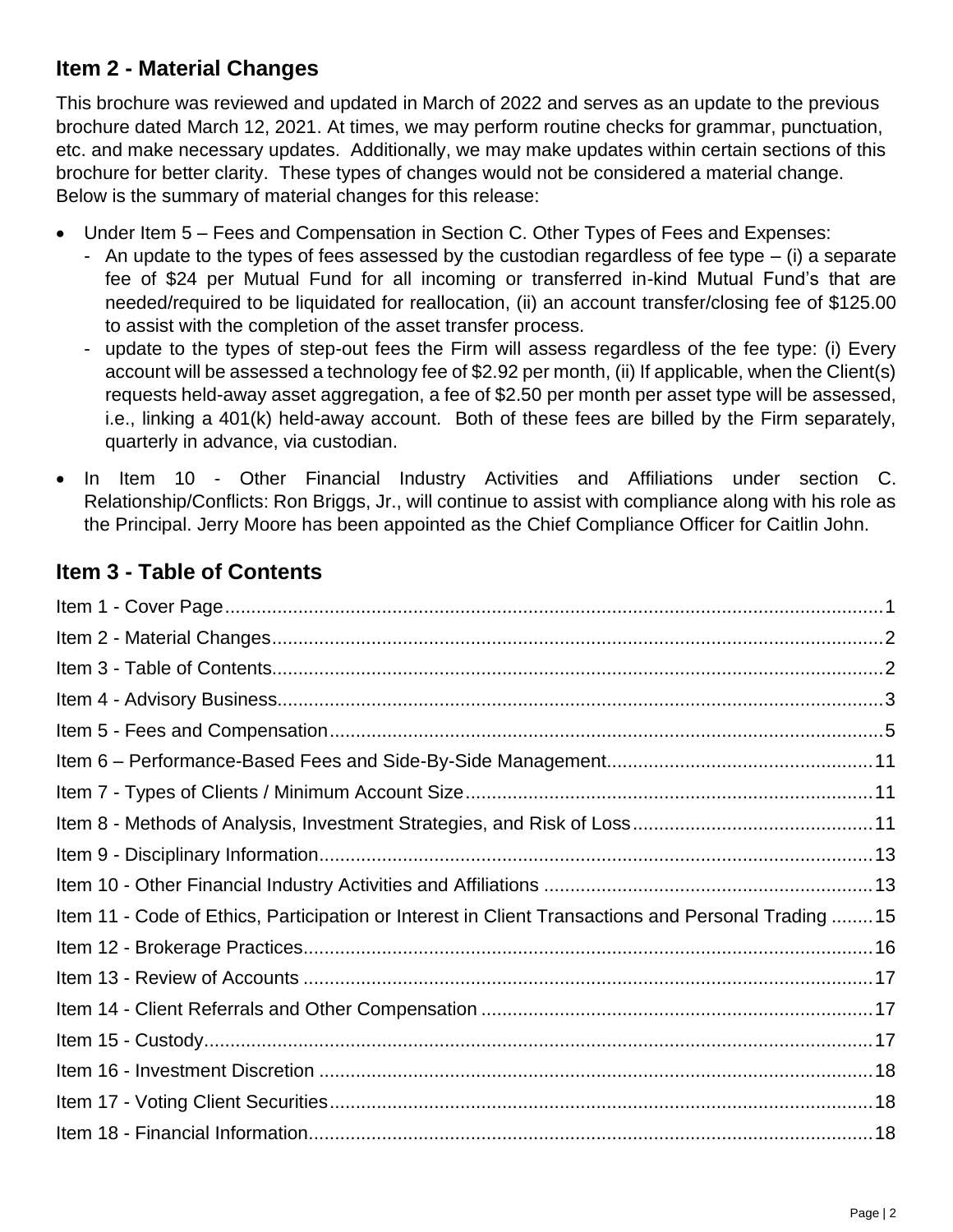# <span id="page-2-0"></span>**Item 4 - Advisory Business**

### **A. Advisory Firm**

With almost 40 years of financial services experience, Ronald J. Briggs Jr. FIC, CRPC® launched Caitlin John, LLC, hereafter referred to as the "Firm", and was approved as a Registered Investment Advisory Firm with the State of Michigan on January 01, 2011. Caitlin John, LLC became a registered investment adviser with the SEC as of June 26, 2017.

#### *Principal Owner*

The Firm is structured as a limited liability company and Ronald J. Briggs Jr., FIC, CRPC is the sole owner and managing Member.

#### **B. Advisory Services**

The Firm offers services that may incorporate any or all of following: 1) Investment Management Services 2) Financial Planning Services 3) Consulting & Advisory Services, also referred to as Assets Under Advisement (AUA), and 4) Retirement Plan Services. Our goal is to offer customized advisory services for a Client or Clients (hereafter referred to as the "Client") based on their needs, goals, objectives, and risk tolerance. These services are provided to the Client by Investment Advisor Representatives, hereafter referred to as the "IAR", of the Firm.

#### *Investment Management Services*

Before investing, the IAR will work with the Client to establish their Goals, Objectives, and Risk Tolerance, then applying a customized approach to the Advisory, Financial Planning and Asset Management needs of each Client. The IAR may recommend and help establish the Client accounts, implementing various types of investment products, asset class securities along with fixed insurance products to help achieve their objectives. The Client understands and acknowledges that any restrictions placed on the management of their account imposed by the Client, including restrictions in a category or categories of securities due to social screening or other restrictions, may cause account performance to deviate from the performance of the Client's chosen portfolio. The Client, at any time, can accept or decline any investment recommendations from their IAR. IARs may offer to the general public, educational workshops and seminars on general investment strategies, concepts, and/or retirement planning principles. These seminars are given to assist in educating the general public, fostering greater financial literacy and interest in the services offered by the IAR. Materials, if any, provided during such events are intended to be strictly educational in nature and are not intended as specific individual Investment or financial advice.

#### *Financial Planning Services*

The Firm offers the Client various levels of financial planning services to help quantify their long-term financial needs and objectives. The IAR will determine whether or not the Client will incur a fee for this service and disclose the fee prior to the Client entering into a Financial Planning agreement (see below for more details).

The financial planning process is customized to the Client's current overall financial circumstance and their long-term financial needs, goals, objectives, and risk tolerance. Once established, the IAR may design and propose various investment products, concepts, and strategies to help achieve the objectives of the financial plan. The Client is under no obligation to act upon the IAR's recommendations. If the Client chooses to act on any of the recommendations, the Client is under no obligation to affect any transactions through the Firm. It is ultimately the responsibility of the Client to implement the components of each Financial Plan with or without the IAR at the Client's discretion.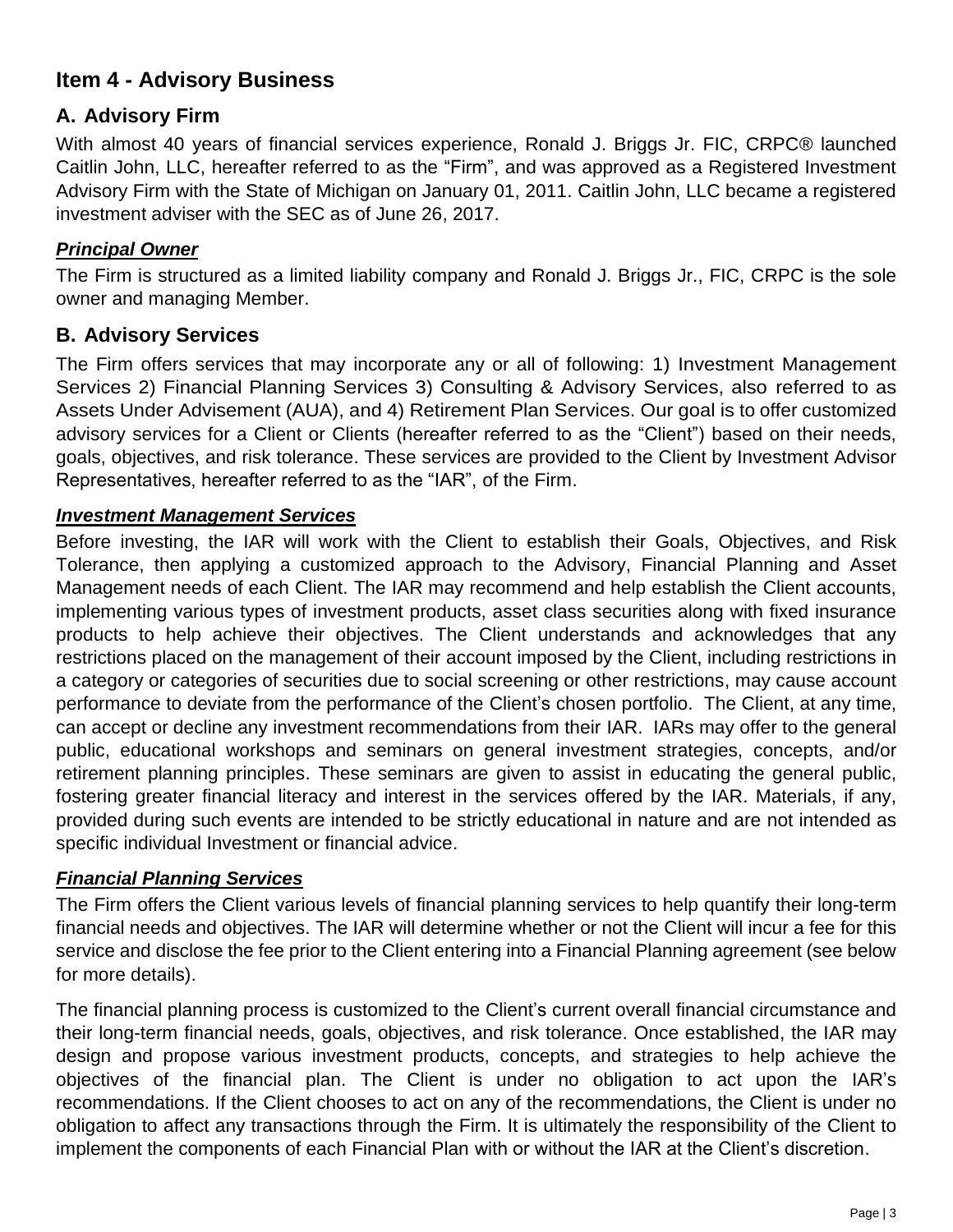In some cases, the IAR may refer Client to other vetted independent professionals, such as attorneys or accountants, for their non-conflicted expertise. The Firm will work and communicate with such independent professionals with the Client's specific written authorization only.

Once the Client's initial Financial Planning and/or Consulting Services has been completed, the Client may choose to implement "Ongoing Financial Planning Services" for further assistance. The IAR will determine whether or not the Client will incur a fee for this service and disclose the fee prior to the Client entering into an Ongoing Financial Planning Service agreement (see below for more details).

#### **The Client is under no obligation to initiate the Ongoing Financial Planning Services once the initial Financial Plan has been completed.**

#### *Consulting & Advisory Services*

The Firm offers various types of Consulting & Advisory Services. Certain types of these services may be referred to as Assets Under Advisement ("AUA") for held away assets. By a loose definition, Assets that are considered to be held away are accounts that are not currently or actively managed by a TPIA, IAR, institution, or custodian. The IAR can review, leverage, and aggregated such held away assets as a preferred method of providing strategic advice for the Client, such as assets under management. Such held away assets can include but not limited to self-directed investment, alternative investments, variable insurance products, and retirement plans such as 401(k)s & 403(b) plans, etc. This service can be in conjunction with the Firm's other various advisory services such as asset management services, financial planning, and consulting services. For further details, please refer to the AUA agreement.

#### *Retirement Plan Services*

The Firm offers investment management services to various qualified retirement plan services, such as, but not limited to 401(k), 403(b), etc. These types of plans are generally organized by the Plan Sponsor for their Plan Participants. Plan participants are the employees enrolled in the qualified retirement plans and may seek individualized advice independent of their plan sponsor.

The Firm's IARs work closely with Plan Sponsors and Participants, providing advisory services and support for accounts governed by the Employee Retirement Income Security Act of 1974 ("ERISA"). Additionally, the IAR may employ a Third-Party Investment Advisors, herein after referred to as "TPIA", to provide portfolio management services of the plan assets. The Firm, it's IAR, and/or the TPIA may partially act or assist the Plan Sponsor in a fiduciary capacity under Section 3(21) or 3(38) of ERISA. For further details, please refer to the Retirement Plan Service agreement.

The Firm does not hold any assets of the plan but rather such assets are held by an independent custodian selected by the Plan Sponsor. The IAR, working with the TPIA for the plan, may provide, but not limited to, the assistance of creating plan guidelines, participant education, asset management services, removal and/or replacement of the plan's investment options, and ongoing support and servicing the plan as directed and agreed to by the Plan Sponsor. These services do not include separately charged fees and expenses for Third-Party Administrative (TPA), Record-Keeping and Custodial services.

#### **C. Investment Account Management**

The Firm makes available and the IAR may suggest a variety of investment management services to assist the Client's diverse and specific investment needs. Each Client may utilize tailored portfolios spanning various strategies and investment products, along with fee structures - Wrapped, Unwrapped, and Hybrid - to best match the Client's goals, objectives and risk tolerance needs and the services provided by the IAR.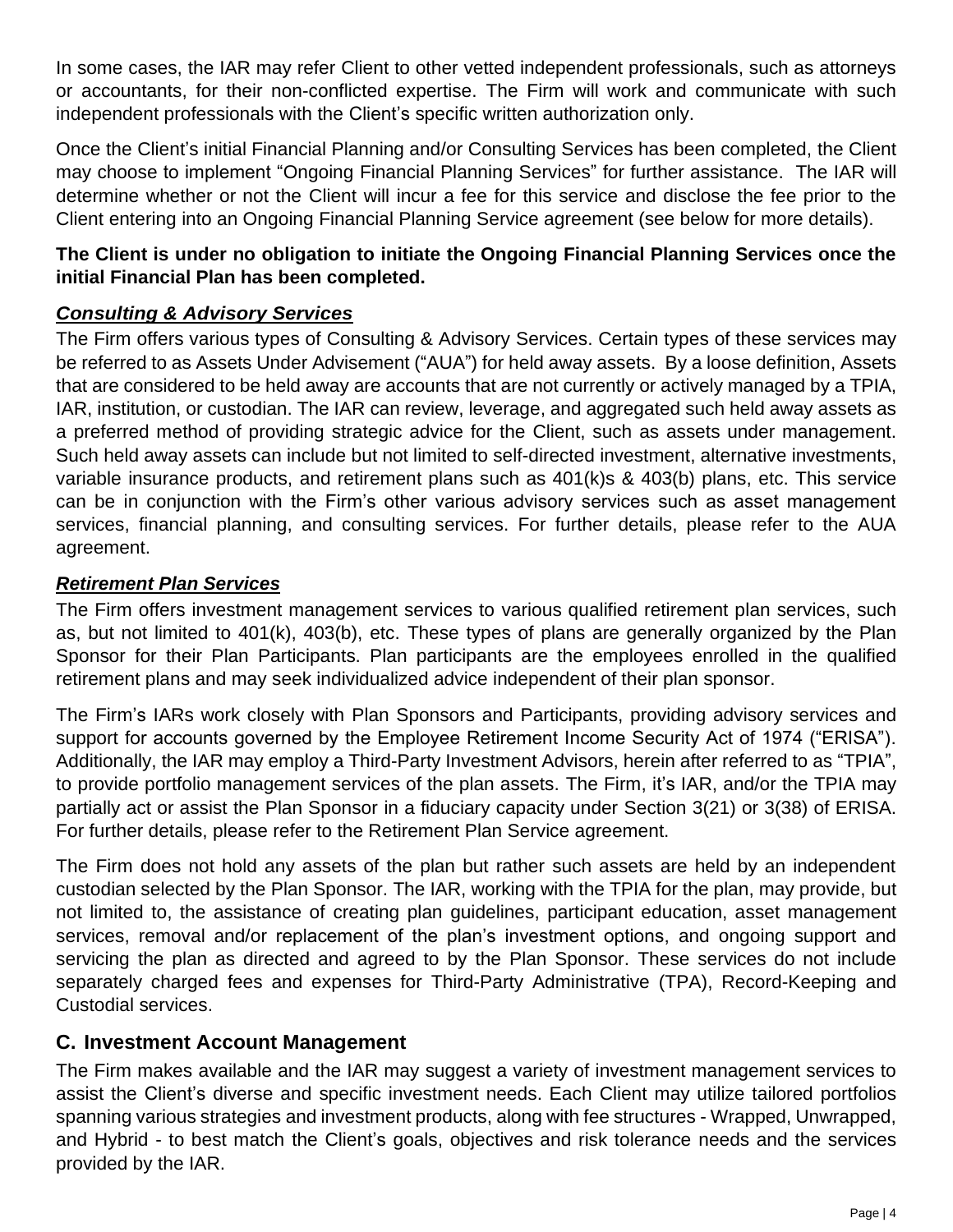### *Separately Managed Accounts*

Separately Managed Accounts, hereafter known as "SMAs", are made available through TPIAs to the Client within a Wrap Program and/or Unwrapped Fee arrangement. Each SMA offers a unique investment strategy and may be considered for investment based on the Clients specific individual factors. IARs have the ability to access and offer various SMAs made available through the custodians' platform.

#### *Wrap Fee Program*

The Firm receives a portion of the fees charged through it's wrap fee program called the Caitlin John Wrap Fee Program ("CJWFP"). The CJWFP is based on a single fee for investment management oversight, administrative and custodial services, trading fees, ticket charges, advisory services, and TPIA services. If these services were rendered separately, Clients may be able to secure a lower or higher total cost, depending on where the collective and identical services are being rendered. For further details, please refer to the Caitlin John Wrap Fee Program Brochure which you should have received along with this brochure. If you did not, please contact your advisor, email us at info@cjadvisor.com, or call us at (810) 355-1325 and request a copy and one will be sent to you.

#### *Unwrapped Fee Arrangement*

The Client may authorize their IAR to manage all or a portion of their investment portfolio using an Unwrapped Fee arrangement, also referred to as "IAR Managed". This arrangement typically is managed solely by the IAR and may or may not involve a TPIA but may blend individual securities along with models managed and charged separately by a TPIA. Each Client's IAR may utilize various types of exchange-traded funds (ETFs), common stock, preferred stock, convertible stocks, mutual funds, warrants, rights, corporate, municipal, and government bonds, notes, option strategies and/or derivative strategies, structured notes, alternative investments (Reg D securities), etc. when authorized and in accordance with each Client's goals, objectives, and risk tolerance.

### **D. Assets Under Management**

As of January 2022, there are approximately \$250,000,000 in discretionary assets under management and \$0.00 in non-discretionary assets under management.

## <span id="page-4-0"></span>**Item 5 - Fees and Compensation**

### **A. Advisory Fees**

The Firm's quarterly asset management and advisory fees are calculated based on the formulas detailed herein and agreed upon in each Client's Investment Management Agreement (IMA), Financial Planning Agreement, Retirement Planning Agreement, and/or Assets Under Advisement (AUA) Agreement.

The Firm maintains various fee structures in order to best accommodate the complexity of work, services, and asset management style of it's IARs and/or TPIAs used necessary in a best effort attempt to achieve each individual Client's goals, objective, and risk tolerance. The Fee structure for a Caitlin John Wrapped Program using TPIAs, is detailed in the Firm's "Caitlin John Wrap Fee Program Brochure". The fee structure for an Unwrapped Fee arrangement is referenced below in section "B. Fee Deduction". In the specific case of a transitioning IAR with their Clients to the Firm, the new IAR may request to maintain the same Client fee structure and billing methods implemented at the previous firm. The Firm may accommodate this fee structure and billing method for the ease of the Client transition for the balance of current quarter. The billing method will then adjust accordingly to the Firm's billing in advance method as stated above regardless of clients current or new fee type. This will be specifically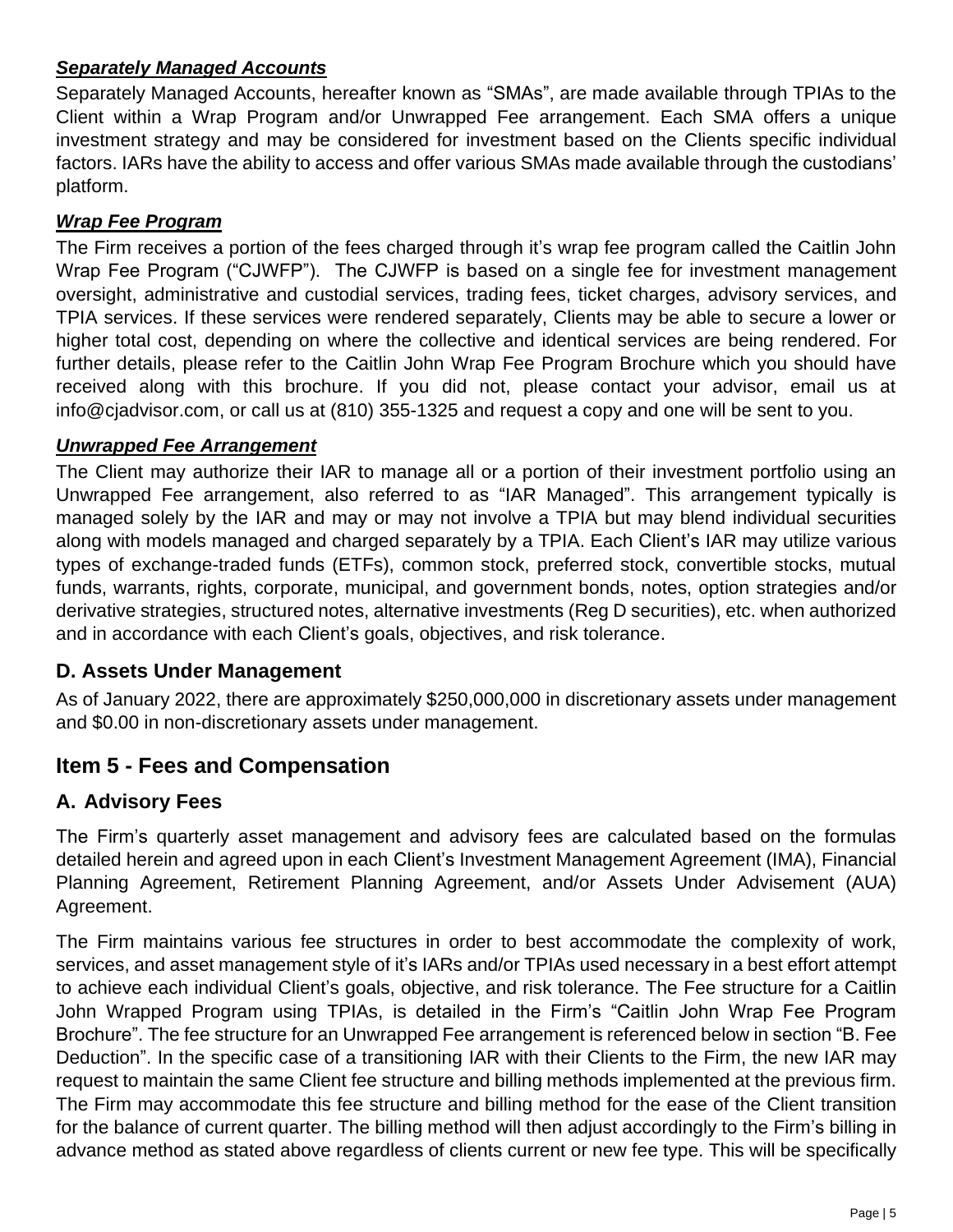outlined in the Firm's Investment Management Agreement (IMA) for **Transitioning IARs and their Clients**.

Advisory and Asset Management Fees are calculated as a per annum fee equal to the following applicable percentages of the Client's assets under management, which shall be billed in advance for the quarter and are based on the ending account balance as of the last business day of the prior quarter. This fee billing method will be discussed and determined with the IAR at the time of the Client's engagement and setting up a new account with the Firm.

The IARs reserve the right to negotiate fees with the Client based on the complexity of the Client's advisory and asset management needs and level of service required.

Assets that are added or withdrawn interim quarter, either one time or systematically, will only be subject to a pro rata fee billing debit or credit if the asset amount is equal to or greater than \$10,001.00. Pro-Rata fee adjustments will be made to the Clients account within 30 business days from the transaction date.

#### **B. Fee Deduction**

The Client has the option to have the advisory fee deducted directly from their custodial account by the Custodian or billed to the Client and paid from another source directly to the Firm. The fee deduction from the Client's custodial account by the Custodian shall occur within 15 days of the new quarter.

Comparable services vary and lower or higher fees for these services may be available from other sources.

If a Client wishes to dispute a fee amount, the formula used for calculation, or any other issues relating to the Firm's quarterly billing, the Client may do so by contacting their IAR, or calling 1-877-238-1680 and ask for the Client Relations Manager, or email your dispute to info@cjadvisor.com. Once the dispute has been confirmed, a manual correction, if necessary, will be made accordingly to the Client's account.

#### *Unwrapped Fee Arrangement*

The Firm offers an Unwrapped Fee arrangement which is considered to be IAR managed and may or may not utilize a TPIA. Instead, the IAR manages a portfolio of individual stocks, ETFs, mutual funds, or other investment products on behalf of their Client.

The Firm reserves the right to negotiate fees with the Client. The Client may also choose to have their portfolio blended between a wrapped and unwrapped fee structure based upon their goals, objectives, and risk tolerance. They may choose to blend specific models, individual holdings, and TPIA(s) which can make up their total portfolio. This arrangement may cost the Client more or less than purchasing securities or advisory services separately.

The Unwrapped Fee arrangement may be structured as Tiered, Tapered or as a Fixed Fee. The unwrapped fee structure to be charged to the client(s) will traditionally range from .85% - 1.50% and will be discuss between the Client(s) and the IAR. Further details of this fee structure are located in the Investment Management Agreement which will be signed by the Client(s). The Firm reserves the right to negotiate this fee. Please review the Investment Management Agreement for all the details regarding opening your account(s) and the fees associated thereof.

The Client participating in the Unwrapped Fee arrangement may also incur additional charges such as SRO/SEC fees, trading fees, custodial fees, IRA fees, transactional fees, ETF, and mutual fund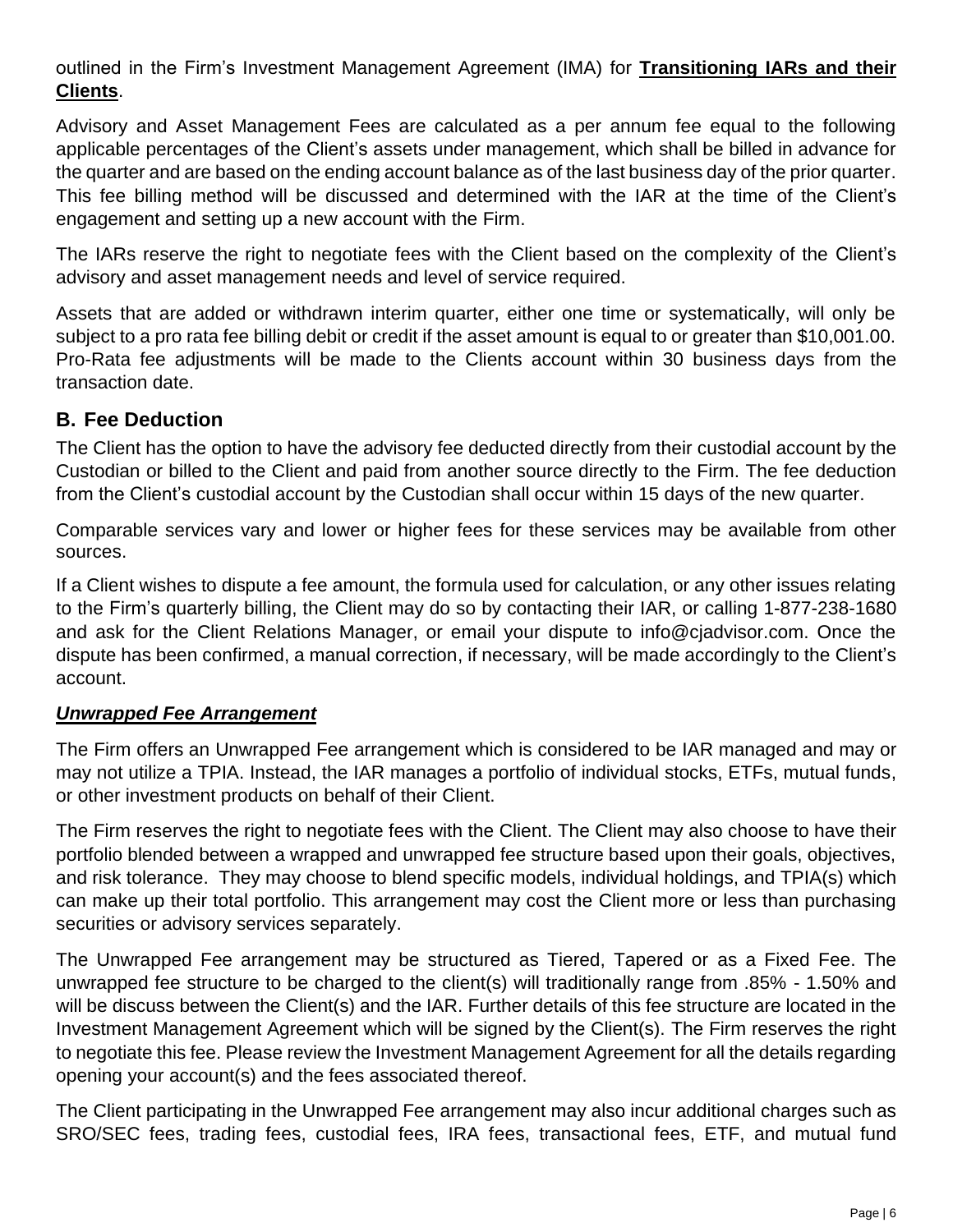expenses for underlying holdings. The Firm is not compensated in any way by these additional fees. These fees are incidental to rendered Advisory services provided by your IAR in this arrangement.

## **C. Other Types of Fees and Expenses**

In addition to the Unwrapped Fee arrangement described herein, the IAR may choose to use a fixed fee structure. This fee may not exceed 3% for all services being provided.

There are certain fees assessed strictly by the Custodian regardless of the fee structure types charged by the Firm such as: for any Client(s) with an account held with TD Ameritrade, an additional \$250.00 annual fee will incur per security when holding any Reg-D, Private Placement, and/or Alternative type securities. An example would be but not limited to a Public Non-Traded REIT. If applicable, a separate fee of \$24 per Mutual Fund for all incoming or transferred in-kind Mutual Fund's that are needed/required to be liquidated for reallocation. If the Client(s) chooses to close their account with the Firm and transfer their account(s) to another custodian, the custodian will charge a transfer/closing fee of \$125.00 to assist with the completion of the asset transfer process. Please, carefully review your contract with your current custodian to better understand these fees and other fees that they may charge for various services. The Firm or the IAR does **not** receive any compensation from these additional Fees. These fees will either be charged directly by the custodian or debited to the Firm, in which case the Firm will bill the client(s) separately for reimbursement.

Additionally, there are certain other types of "Step-Out fees" charged by the Firm regardless of the fee structure type: (i) Every account will be assessed a monthly technology fee of \$2.92, (ii) If applicable, when the Client(s) requests held-away asset aggregation, a fee of \$2.50 per month per asset type will be assessed, i.e., linking a 401(k) held-away account. Both of these fees are billed by the Firm separately, quarterly in advance, via custodian.

The fees mentioned above go into effect starting the July  $1<sup>st</sup>$ , 2022 (Q3) billing cycle.

#### *Financial Planning Services Fees*

The Client may wish to engage their IAR for financial planning services. The Client will compensate the Firm based upon an agreed fee schedule that is on an hourly fee, fixed fee, and/or an ongoing financial planning fee. The fee structure is selected by the Client and is finalized by signing the "Financial Planning Services Agreement".

#### **a) Fixed Fee**

Financial Planning Services are offered based on a negotiable fixed fee based on complexity and unique needs for each Client. The IAR will also take into consideration the number of meetings required to complete the plan, along with the Client's request for a number of face-to-face meetings per year with the IAR.

### **b) Hourly Fee**

Financial Planning Services are offered based on an hourly fee negotiated by the IAR with the Client. The number of hours estimated will be based on complexity and unique needs of the Client.

### **c)** *Ongoing Financial Planning Services Fees*

Once the financial plan is completed, the Client may choose to open and maintain a dynamic encrypted portal to access their financial plan using a selected software program. This is considered to be part of the Ongoing Financial Planning Service that is offered to Client that complete a financial plan. The Ongoing Financial Planning Services Agreement is based on the complexity, level of ongoing service, changes/updates, other factors, and general ongoing financial planning support/consultation by their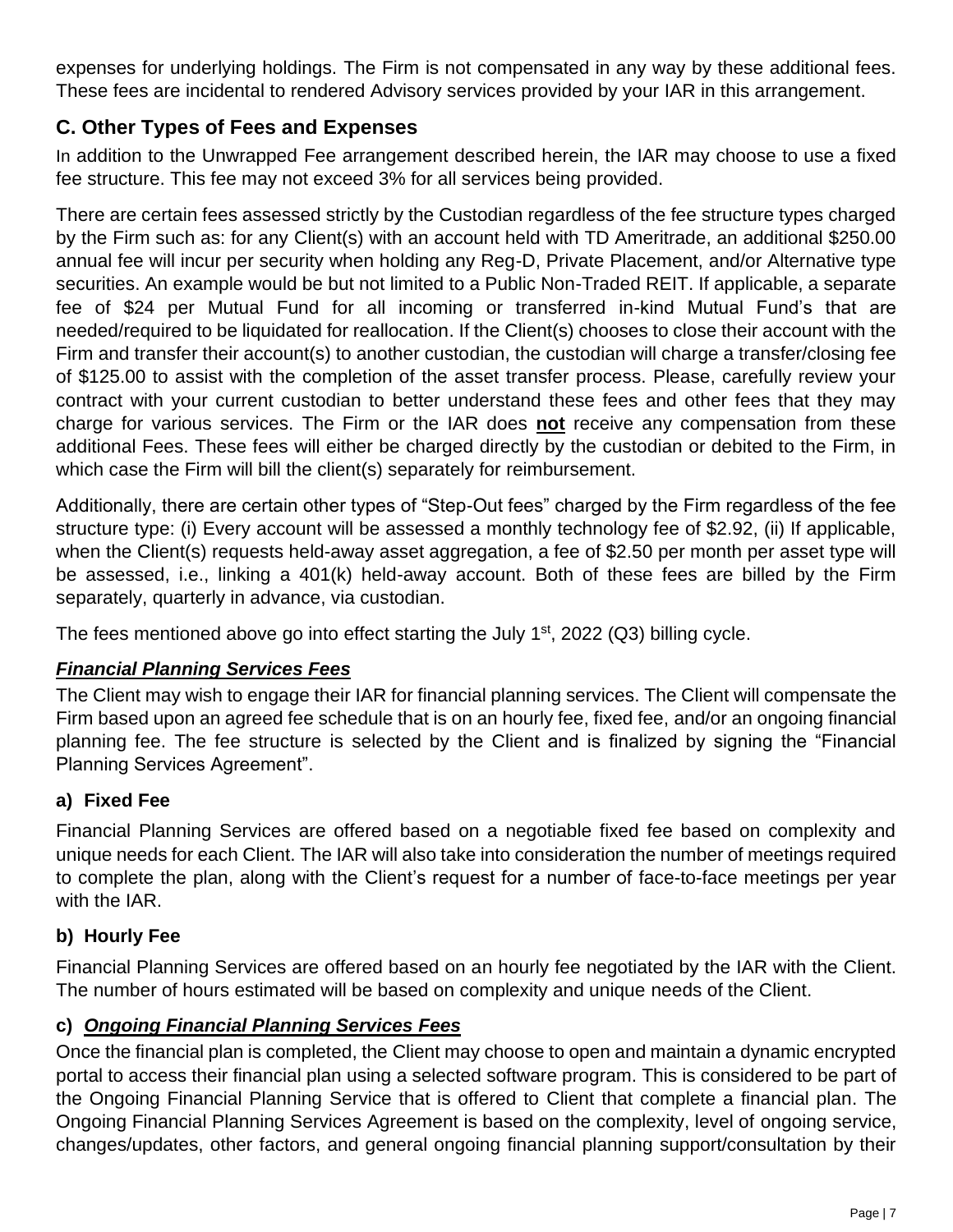IAR. Client will be invoiced on the first business day of each month to maintain this ongoing financial planning service.

For the Client engaging financial planning services, whether a fixed fee or an hourly basis, the initial payment will be based on 50% of the estimated hours required to complete the plan. The final payment will reflect the total amount of hours worked, less the initial payment. The ongoing fee and all the details will be outlined in the Financial Planning Services Agreement along with the payment methods for the Client's financial plan.

#### *Consulting & Advisory Services*

The Firm offers a Consulting & Advisory Service which may also be known as and referred to herein as Assets Under Advisement ("AUA") for held away assets.

AUA is defined as those assets under the direction and/or oversight of the IAR. Traditionally held way and/or non-liquid assets may include assets such as but not limited to: Revocable & irrevocable trust assets, brokerage accounts, qualified plans, variable annuities and life Insurance, REITs, Qualified Opportunity Zones (herein known as "QOZs"), Delaware Statutory Trusts (herein known as "DSTs"), Private Placements, Alternatives, investment real estate and other investments not under a current or existing third-party money management arrangement with the IAR. AUA excludes fixed insurance products unless otherwise included at the request of the Client whereby the IAR has not made the recommendation and/or compensation was otherwise received by the IAR for such recommendation.

AUA fees do not include any additional charges for "Separate Third-Party Professional Services" or TPIA. The IAR may be compensated in the following ways, which are determined by the extent, complexity, and overall advisory services agreed to and based upon by the individual Client's comprehensive needs as follows:

**Initial Upfront Consulting & Advisory Services Fee:** The IAR may request a one-time fee during the initial on-boarding of a new Client. This fee will be a minimum of \$500 and a maximum of \$25,000 and is established and negotiated at the time of the execution of the AUA Agreement. The Fee for *Initial Consulting & Advisory Services* will be billed to the Client immediately and may be paid by check, EFT, credit card, or automatically deducted from the Client's brokerage account(s) by the custodian with the Client's approval. The agreed upon Initial Consulting & Advisory Services Fee will be exclusive and separate of the ongoing Consulting & Advisory fees, if applicable:

The following are various compensation methods for ongoing Consulting & Advisory Services which will be determined and agreed upon by the Client and IAR. The Client and IAR may elect and negotiate one of the following methods per the AUA agreement:

**Ongoing Consulting & Advisory Services Fixed Fee:** The Firm receives an ongoing fixed fee based on all AUA which may be payable either on a monthly or quarterly basis, in advanced or arrears. The fee and payment schedule will be determined based on, but not limited to; the Clients various needs, time, complexity, service and support the Client requires, as well as the various accounts, asset type(s) and total assets under advisement.

**Ongoing Consulting & Advisory Services Tiered Fee:** The Firm receives a tiered annual fee based on all Assets under Advisement which may be payable either on a monthly or quarterly basis in advanced or arrears. The fee and payment schedule will be determined based no, but not limited to; on the Clients various needs, time, complexity, service and support the Client requires, as well as the various accounts, asset type(s) and total asset under advisement.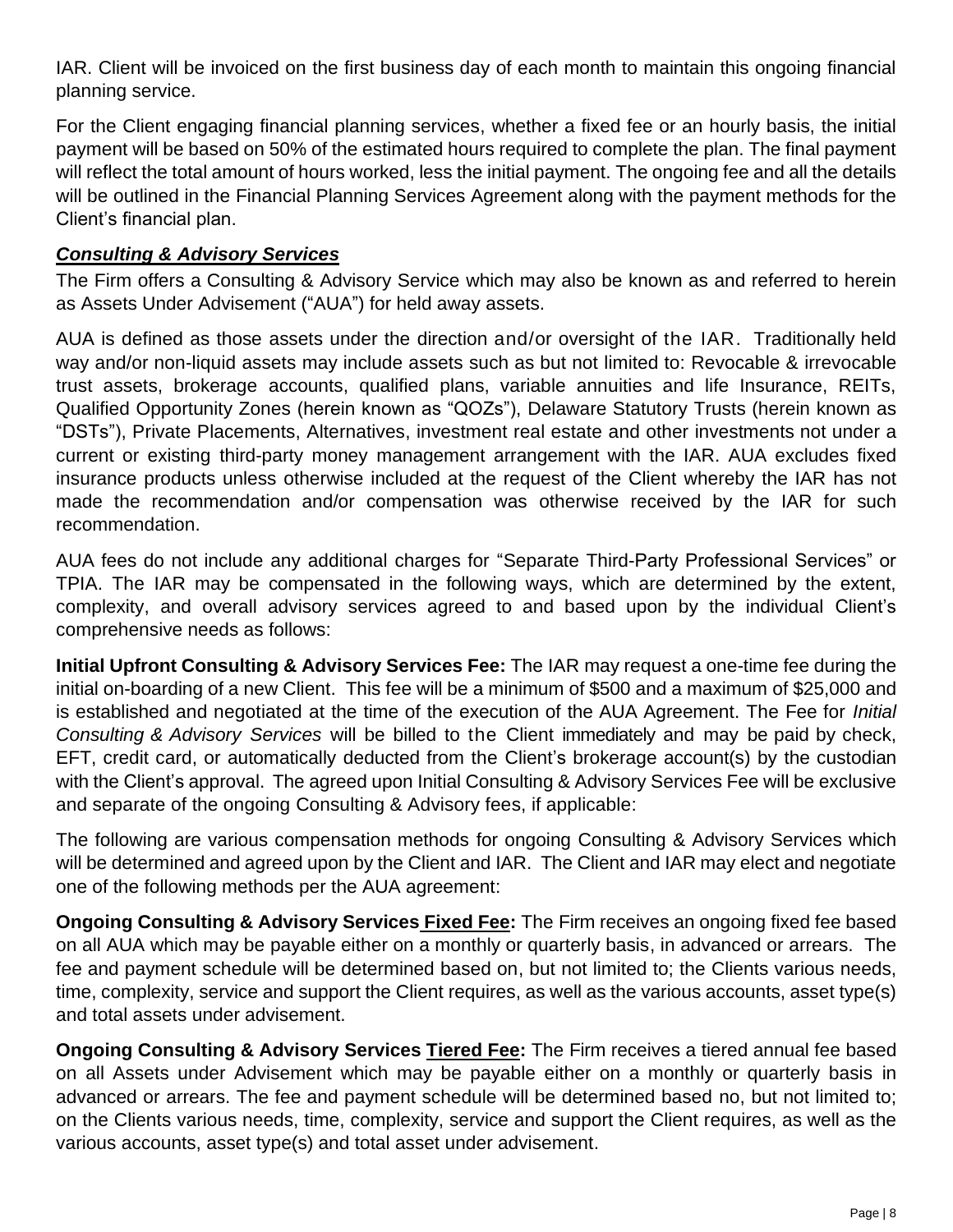**Total Assets Under Advisement (AUA) Fees:** The Fixed or Tiered fee structure to be charged to the client(s) will traditionally range from 1.1% - 1.5% and will be discuss and determined based on a number of factors and services being provided to the client(s). The AUA fee will be discussed and determined between the Client(s) and the IAR. The Firm reserves the right to negotiate this fee Please review the Firms Consulting and Advisory Services Agreement for all the details.

The Firm may receive all or part of this fee by a third-party service provider and/or outside source or custodian whereby the Client agrees to, and third-party institution allows for the contractual agreement of such payment directly to the Firm.

**Combination of Ongoing AUA and AUM Services:** The Client and the IAR may determine that based on the Client's overall services that are needed and what services are made available by the Firm, that the best solution is a combination of Consulting & Advisory Services (AUA) plus Investment Management Services (IMA). The IMA is for assets that can be directly managed by the IAR and/or a TPIA at a custodian which the IAR may recommend. This type of an arrangement would require additional documents outlining the services and advisory fees of the IMA. The fee schedules may differ for the AUA vs AUM as well as the TPIA. The combined agreement may be negotiated with the Client by the IAR to establish the applicable and appropriate fee structure for services required by all parties involved.

**One-time aggregated Consulting and Advisory fee:** The Client and the IAR may determine that based on various options, notwithstanding the Client's overall services needed, availability, and options made by the Sponsor, and the services made available by the Firm, that the best solution is a one-time aggregated Consulting and Advisory fee. This fee may be negotiated by the Client and IAR and disclosed on the AUA and have the one-time fee distributed by the Intermediary chosen by the Client.

### *Retirement Plan Fees*

The fee for investment advisory services for retirement plans varies based on the amount of assets managed, whether or not the use of a TPIA is included, and/or 3(21) or 3(38) services are requested by the Plan Sponsor. Typically, fees are a fixed percentage of the plan assets under management. The Firm's compensation range is typically 1.18% to 1.48% which include the Advisor, TPIA and 3(38) services. The Firm reserves the right to negotiate this fee.

### **D. Advanced Fee Payment & Refund Structure**

All services offered by the Firm may be modified upon such terms as may be mutually agreed upon with the Client in writing.

**Investment Management Services Fee Refund Policy** - Either party may terminate this service by written notice to the other, and any such termination will be effective five (5) business days after receipt of such written notice.

The Firm will not charge an account opening or set up fee but reserves the right to charge an account closing fee of \$100 per account. The TPIA and Custodian typically will also charge an account closing fee as well. Please review the TPIA's ADV and the Custodians website for the specific details.

Once the Client's account has been transferred (closed), the Client will be contacted by the Firm to facilitate a pro rata fee refund. The Firm will refund the pro rata fees to the Client's custodial account to be swept to the Client's chosen financial institution. The pro-rata refund amount owed to the Client will be calculated as follows: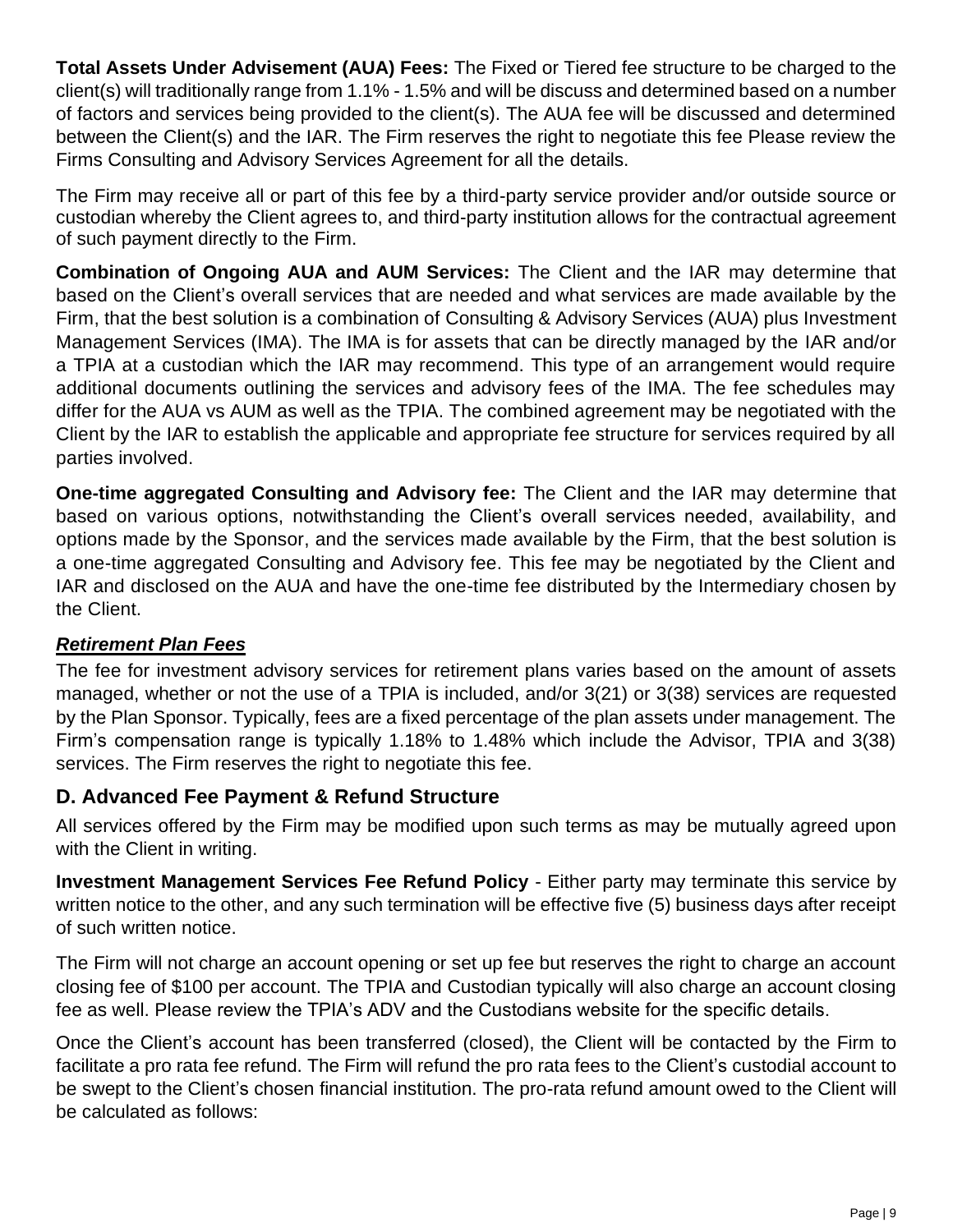Fees paid to the Firm during the current calendar quarter  $\div$  (divided) by the number of days in the current quarter x (multiplied) by the number of days remaining until the end of current calendar quarter = (equals) the amount to be refunded.

**Financial Planning Services Fee Refund Policy** - Either party may terminate this service by written notice to the other, and any such termination will be effective five (5) business days after receipt of such written notice.

The Client(s) who decides to end their relationship prior to the completion of their financial plan are entitled to a refund of half of the initial installment payment. No refunds are given once the financial plan is delivered to the Client.

The Firm's Ongoing Financial Planning and Consulting Services Fees are based on an annual fixed fee basis. The agreed upon annual fee is paid quarterly in advance. Firm will facilitate a pro rata fee refund based on the number of days remaining in the quarter. The pro-rata refund amount owed to the Client will be calculated as follows:

Fees paid to the Firm during the current calendar quarter  $\div$  (divided) by the number of days in the current quarter x (multiplied) by the number of days remaining until the end of current calendar quarter = (equals) the amount to be refunded.

**Consulting & Advisory Services Fee Refund Policy** - Either party may terminate this service by written notice to the other, and any such termination will be effective five (5) business days after receipt of such written notice.

The Firm's Consulting & Advisory Service Fees are calculated as a per the selected fee schedule by the Client in the AUA agreement. For all fees paid in advance, the Firm will facilitate a pro rata based on the number of days remaining in the agreement period. The pro-rata refund amount owed to the Client will be calculated as follows:

Fees paid in advance to the Firm, per the agreement,  $\div$  (divided) by the number of days in the agreement period x (multiplied) by the number of days remaining in the agreement period will = (equals) the amount to be refunded.

**Notice Regarding Private Placements, QOZs, and DSTs Cancellations:** Cancellations of Consulting & Advisory Services as it relates specifically to payments being made by the Client or a Third-party Institution and/or Private Placement entity, QOZs and DST Sponsor(s) and because of (a) the unique nature of the heavy front-loaded work and due-diligence (b) traditional hold time of 4-10 years, (c) the Sponsors commission credit to the Client net investment (d) the "Letter of Fee Direction" and understanding signed by the Client, (e) a one-time aggregated Consulting and Advisory fee is not elected as a payment option, and (f) as per this notice, the Consulting & Advisory Services fee will extend through the initial holding period of each individual investment as set forth by the Sponsor. If the Sponsor cannot fulfill the agreed upon Advisory fee arrangement through the holding period of each individual DST as per the letter of Fee Direction, the Client may either (a) write a check payable to the Firm for the ongoing amount or (b) have the Advisory fee deducted from an account of their choosing for the balance of each of such holding period. The Client acknowledges and acceptances the Cancelation terms of the Consulting & Advisory Services agreement specific to and strictly for Assets Under Advisement for Private Placements, QOZs and DSTs, i.e., Reg D securities

**Retirement Plan Services Fee Refund Policy -** Either party may terminate this service by written notice to the other, and any such termination will be effective five (5) business days after receipt of such written notice.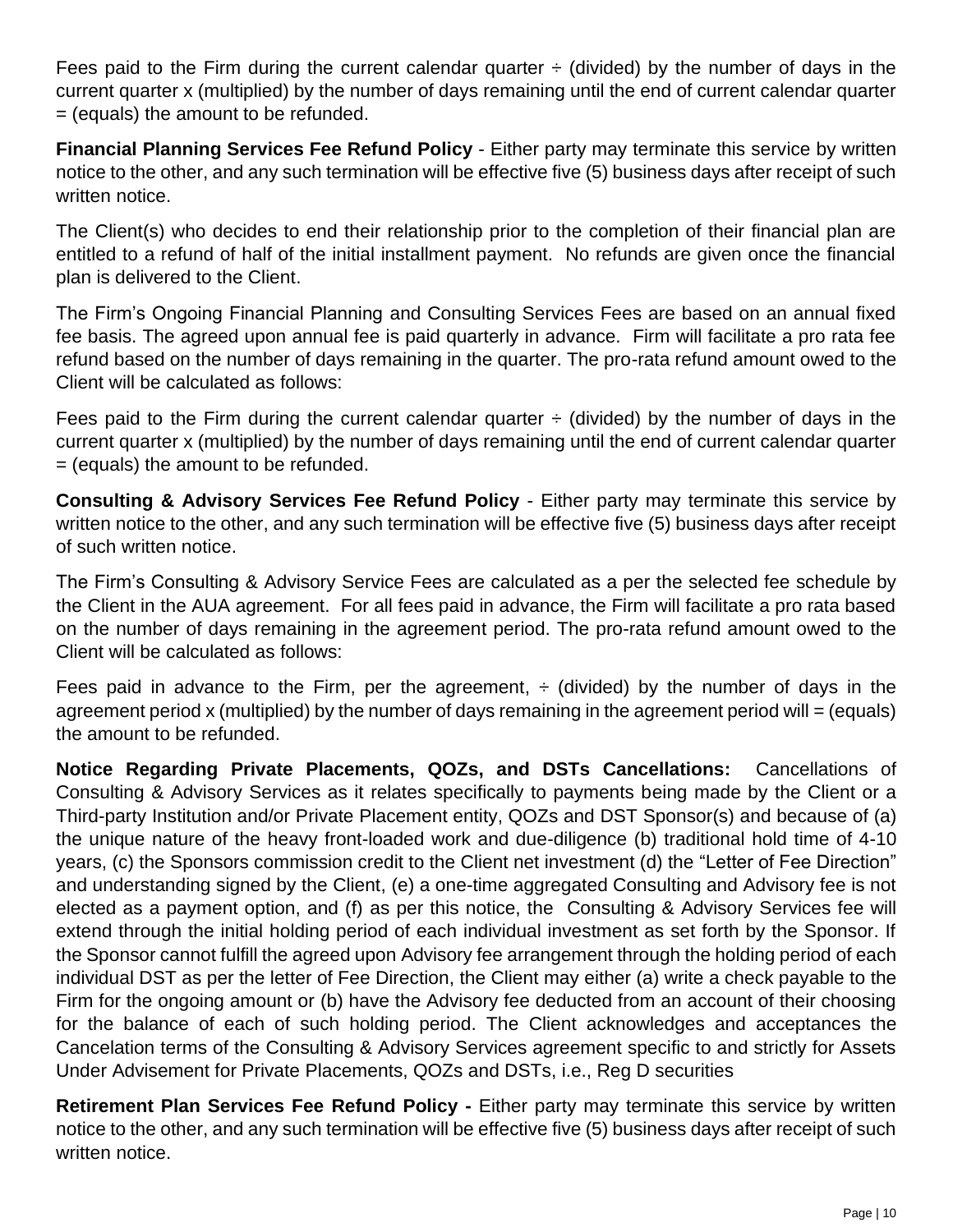The Firm's Retirement Plan Service Fees are calculated as a per the selected fee schedule by the Client in the Retirement Plan Agreement. For all fees paid in advance, the Firm will facilitate a pro rata based on the number of days remaining in the agreement period. The pro-rata refund amount owed to the Client will be calculated as follows:

Fees paid in advance to the Firm per the agreement  $\div$  (divided) by the number of days in the agreement period x (multiplied) by the number of days remaining in the agreement period will equal the amount to be refunded.

**\*NOTE**: Notice of termination for any service(s) by the Client should be sent to the Firm at 1024 E Grand River Ave, Brighton, MI 48116 or emailed to info@cjadvisor.com.

## **E. Other Compensation**

IARs may recommend the use of fixed life insurance or annuity products based on the specific circumstances, goals, objectives, and risk tolerance of each Client. While the Client is under no obligation to affect the product transactions through their IAR, acting on this recommendation, the IAR will receive commission compensation directly from the insurance carrier. This compensation is in addition to advisory fees that the Client is currently paying for advisory and asset management services.

## **F. Jurisdiction and Arbitration**

The validity, interpretation, construction, and performance of the IMA (Investment Management Agreement), the financial planning services, the AUA Agreement (Assets Under Advisement), and Retirement Planning Services shall be governed by the laws of the States of Michigan. Disputes resulting from this Agreement or the relationship with the Client hereto shall be resolved under the Arbitration Association of Michigan in the county of Livingston.

## <span id="page-10-0"></span>**Item 6 – Performance-Based Fees and Side-By-Side Management**

The Firm does not accept, or charge performance-based fees or provide side by side management comparisons.

# <span id="page-10-1"></span>**Item 7 - Types of Clients / Minimum Account Size**

We offer services to accredited investors, qualified purchasers and retail clients as defined by the federal securities laws. These may include, but not limited to, the following types of Clients:

 $\triangleright$  Individuals

 $\triangleright$  Non-profit entities

 $\triangleright$  High net worth individuals

➢ Qualified Plan Sponsors

➢ Trusts

There is an account minimum, \$250,000, which may be waived by the IAR, based on the needs of the Client and the complexity of the situation.

# <span id="page-10-2"></span>**Item 8 - Methods of Analysis, Investment Strategies, and Risk of Loss**

Investing in securities involves risk of loss which the Client should be prepared to bear. No amount of analysis or diversification can wholly account for or eliminate market volatility and systematic risk. Investment strategies will be subject to methods of analysis by the TPIA, the Firm and/or its IARs as described herein.

### **A. Methods of Analysis**

Methods of analysis and investment strategies include charting, fundamental, tactical, cyclical, and technical analysis, independent research, and asset allocation implementation strategies. Proprietary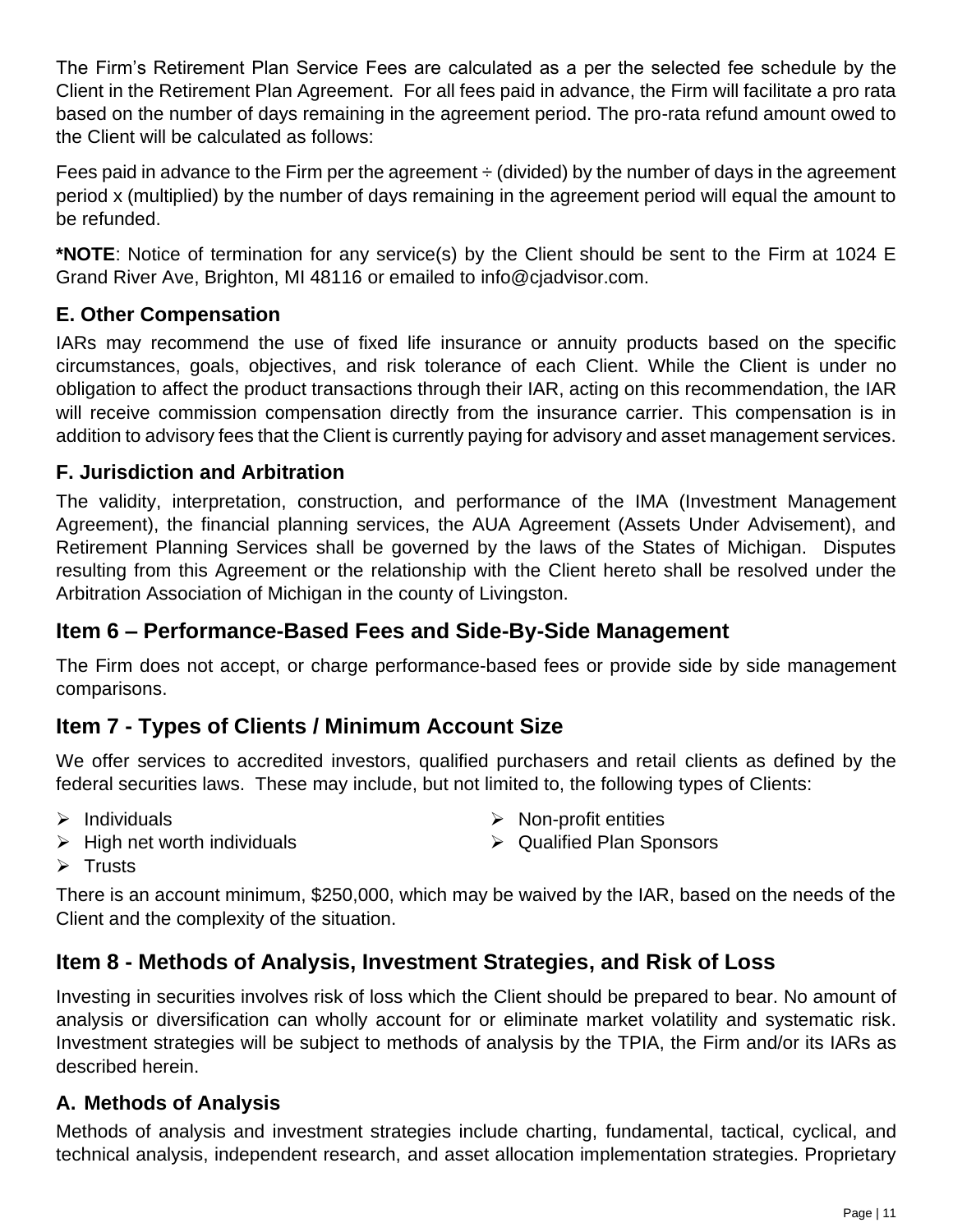programs and software may be used to identify market points where either "buy" or "sell" signals are recognized. These signals assist the portfolio managers and/or IAR's in implementing the specified management strategies of the various managed programs. Quantitative analysis can also be used when analyzing securities. This analysis uses current and historical pricing information to help identify trends in both the domestic and foreign equity and fixed income markets. Technical indicators such as moving averages and trend lines may be further used to identify entry and exit points. Various fundamental data such as overall economic conditions, industry outlook, interest rates and political climate are also considered.

The Firm and it's IARs methods of analysis may include some of the following criteria: analysis pertaining to the selection of Third-Party Portfolio Managers to be made available within the Wrapped Fee Program, as well as the following criteria: income, risk tolerance, sector, market capitalization, long term needs and objectives.

## **B. Investment Strategy**

The Firm's Client may participate in a variety of strategies which generally fall into either of the following categories: active, passive or a combination of both investment management styles.

#### *Active Investment Management*

Active asset management may entail periodic evaluation and investment selection in accordance with the goals and objectives of each Client. The Client will have two options to participate in active investment management, either by their IAR or a TPIA or a combination thereof within the Firm's Wrap Fee program. For detailed information on active investment management please discuss with your IAR and/or read the ADV of the TPIA before investing.

#### *Passive Investment Management*

than one year)

Passive asset management entails selecting investments based on appropriateness with regards to each Client's risk tolerance, goals, and objectives.

Once investments are chosen, they are usually held for the long-term and only replaced and/or rebalanced as appropriate with regards to changing market conditions and/or the IAR or TPIA's management style. For detailed information on passive investment management please discuss with your IAR and/or read the ADV of the TPIA before investing.

IARs may use several investment strategies, securities, products, and concepts to best help implement and achieve each Client goals, objective and risk tolerance including but not limited to:

- ➢ Long-term purchases (more than one year) ➢ Short-term purchases (less  $\triangleright$  Fixed Insurance products ➢ Relative value
	- ➢ Long/short ETFs & Mutual
	- Funds
- ➢ Tactical rotation
- ➢ Sector rotation
- ➢ Alternative investments
- ➢ Options Strategies

The Firm also analyzes the type of investment strategy each TPIA provides. The Firm will determine if that strategy is an effective vehicle to achieve particular investment objectives and if the strategy is within the broad risk tolerances of the Client.

### *Third-Party Portfolio Manager or TPIA Review:*

Third-Party Portfolio managers (TPIA) and Sub-Advisors providing sub-advisory services to the Firm's Client are reviewed periodically to determine their ongoing utility to the Firm, IAR, and the Client. The criteria may include but not limited to: review of current and past performance history, investment costs, assets under management, MAR ratios (measurement of returns adjusted for risk) and other methods of review.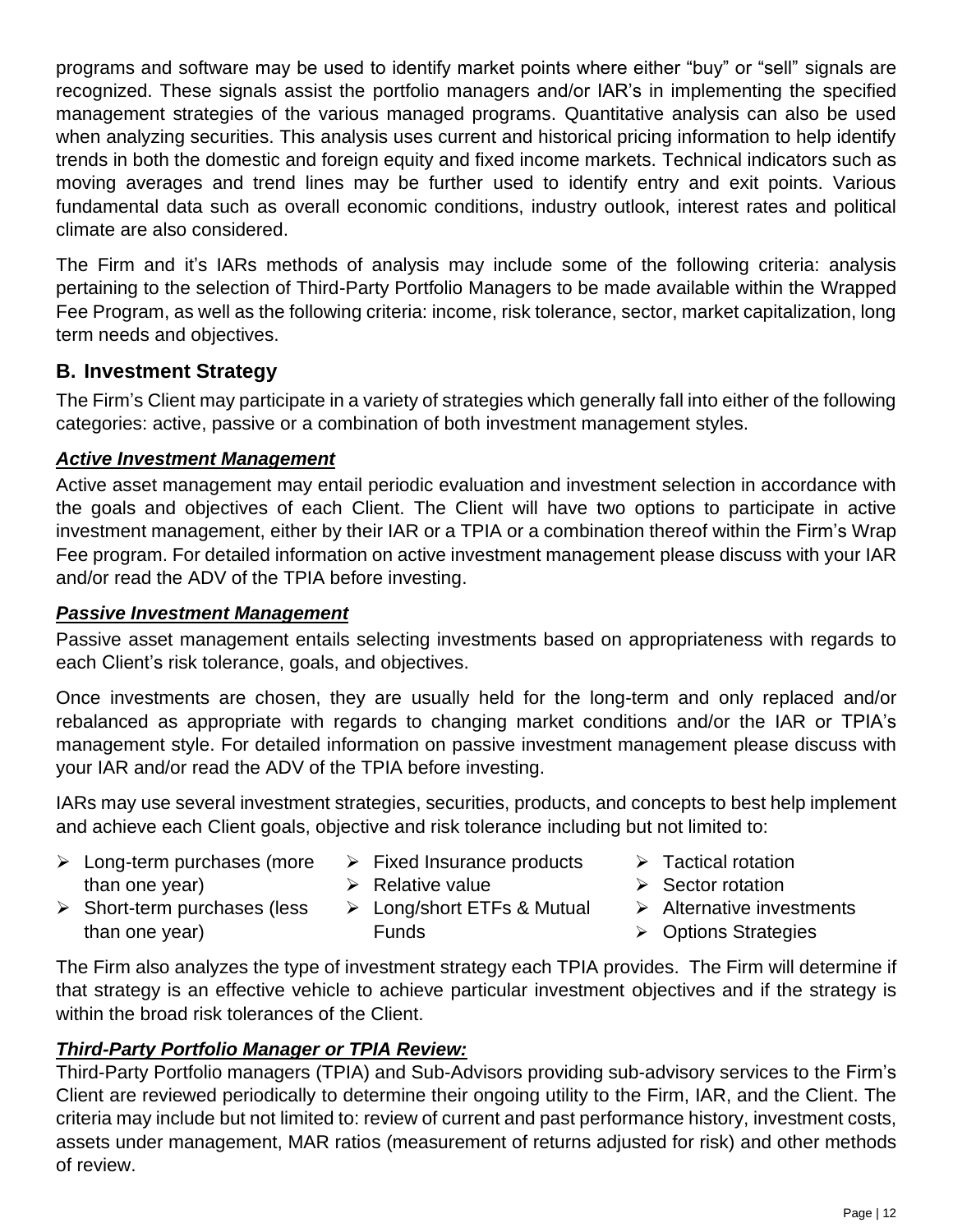## **C. Risk of Loss**

#### *Investment Risk*

The Client should consider the investment objective, risks, charges, and expenses carefully before investing. The strategies and analyses detailed above, involves exposure to risks, as there is no guarantee that any investment model will achieve its stated investment objectives, including the possible loss of the principal amount invested. Investments are not FDIC insured, may lose value, and have no bank guarantees.

# <span id="page-12-0"></span>**Item 9 - Disciplinary Information**

Registered Investment Advisor Firms must disclose all material facts regarding any legal or disciplinary events material to your evaluation of our advisory and asset management services provided by the Firm and the integrity of the Management Team. Our Firm nor any of its management persons has been the subject of any legal or disciplinary events.

There are no administrative proceedings before the SEC, federal regulatory agency, state regulatory agency or any foreign financial regulatory authority involving our Firm.

There are no self-regulatory organization (SRO) proceedings against our Firm.

Our Firm values the trust you place in us. As we advise all Clients, we encourage you to perform the requisite due diligence of any IAR or Firm with whom you are currently engaged or intend to engage for Advisory Services of any kind. A detailed background of any Firm and/or IAR can be found on the Investment Adviser Public Disclosure website at www.adviserinfo.sec.gov. By entering a CRD number of the IAR or Firm, additional information may be found. You can search our Firm by its CRD number which is 154494. The individual IAR information can be found by entering their CRD number, which can be found on the IAR's ADV2B Supplement supplied to you, or by searching their name.

The Firm may employ IARs that have incurred disciplinary events while being supervised under a previous RIA Firm and/or Broker Dealer. Before the IAR can join our Firm, the IAR will be evaluated to make sure that any previous disciplinary events and the corrective actions have been properly met. The Firm, with the agreement of the IAR, may provide a heightened supervision program for a period of time to insure the IAR continues to follow all corrective action(s) requirements as specified by the regulatory organization and/or our Firm compliance officer. The Client is encouraged to review the IAR's ADV2B for any such disciplinary events, if any.

# <span id="page-12-1"></span>**Item 10 - Other Financial Industry Activities and Affiliations**

### **A. Broker-Dealer Affiliation**

The Firm does not have anyone registered or pending to register as a broker-dealer or a registered representative of a broker-dealer.

## **B. Commodity Affiliation**

The Firm does not have anyone registered or pending to register as a futures commission merchant, commodity pool operator, a commodity trading advisor, or an associated person of the foregoing entities.

### **C. Relationships/Conflicts**

IARs of the Firm may be licensed and appointed to sell insurance products through various insurance companies. These insurance products including but not limited to: life insurance, disability, Health & Medicare supplement insurance and fixed or indexed annuities, may be offered through Elite Advisors Edge, Inc. to assist the Firm's IARs with fulfilling their Client's planning needs, as necessary. IARs will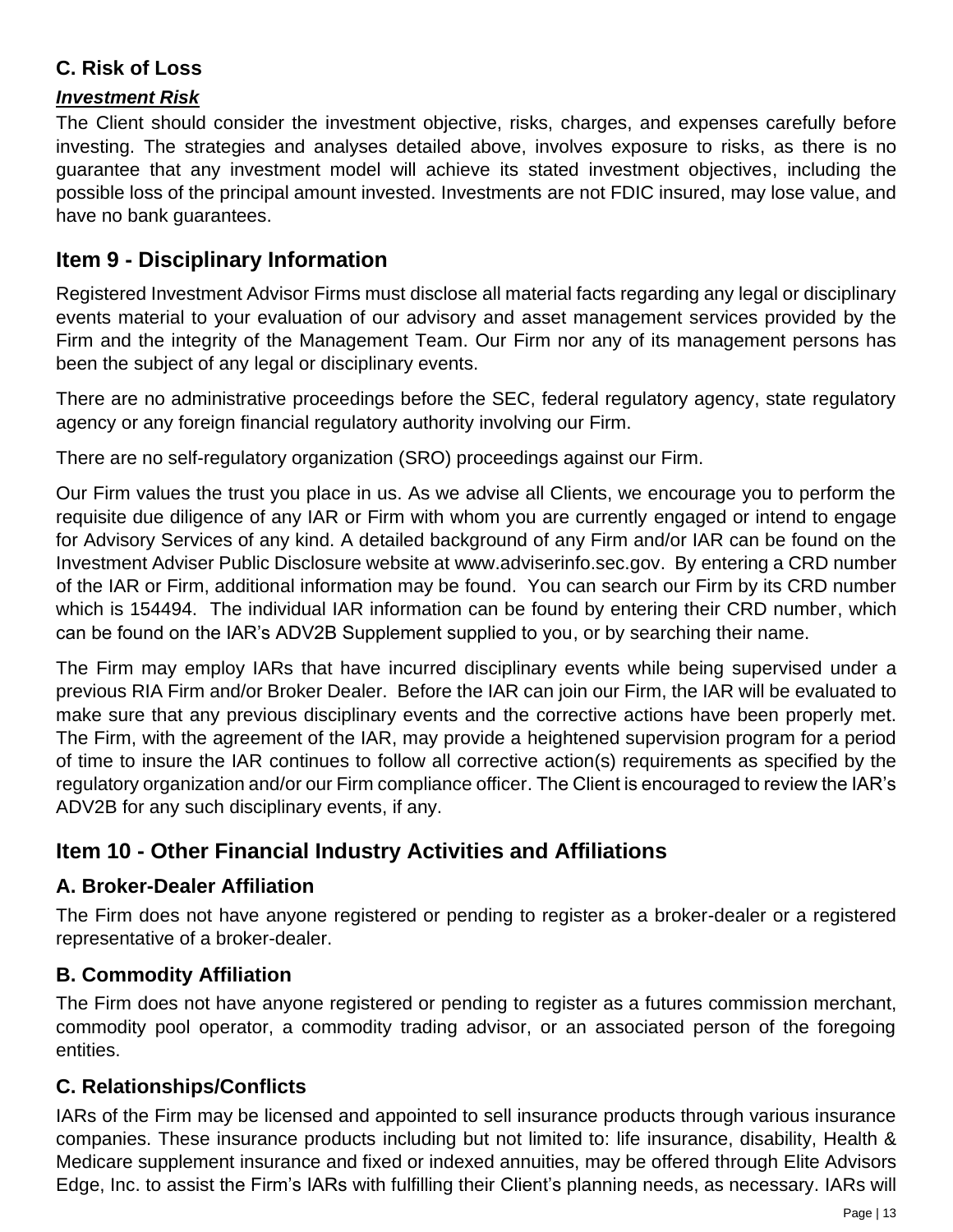receive commissions and other incentives paid directly from the insurance carrier. These commissions are in addition to and separate from the advisory fees charged. This creates a monetary conflict through the benefit of common control of Elite Advisors Edge, Inc. which is owned by Kristin Briggs, spouse of Ronald J. Briggs, Jr. the Founder, Principal, and a IAR of Caitlin John, LLC. These conflicts are mitigated because clients are not obligated to implement insurance product recommendations made by the Firm's IARs. Additionally, the Firm does not receive any commission compensation for the sale of insurance products by its IARs. As a fiduciary, the Firm's IARs will act in the best interest of the Client, independent of the amount of commission received.

Under unique circumstances IARs may qualify for a forgivable loan that may be offered by Firm. This loan does not increase the cost of asset-based fees charged to the Client. Certain IARs may qualify for a forgivable loan due to, but not limited to: (a) their total AUM, (B) total annual production level, and (c) length of service commitment with the Firm. In order for a qualifying IAR to have their loan forgiven, they must meet certain production and length of service requirements. As such, this may create a conflict of interest as IARs may be incentivized to advise you to maintain your assets within advisory service programs or accounts in order to meet these production requirements.

Ronald J. Briggs, Jr. is the Founder, Owner, & Chief Investment Strategist of A Smarter Way To Invest, Inc. ("ASWTI"). ASWTI is a TPIA and a SEC registered investment advisor firm which solely offers asset management services to Registered Investment Advisory Firms. It grants such Firms access to ASWTI's various proprietary and non-proprietary dynamic asset allocation strategies and investment models. The Firm's IARs may recommend ASWTI's portfolio management services to the Client. This may create a conflict due to the fact that Ronald J. Briggs, Jr. is also the owner of Caitlin John, LLC. and Guardian Pointe Private Wealth Management, LLC. and will financially benefit from the Client's assets placed with ASWTI. This conflict can be mitigated as the Firm's IARs working with the Client can choose from numerous third-party money managers/sub-advisors, mutual funds, etc., that are made available to them through the two (2) custodial platforms (Folio Institutional & TD Ameritrade Institutional) currently made available by the Firm.

The Firm will not refer Client(s) to any Sub-Advisor or Third-Party Money Manager that is not appropriately registered.

Ronald J. Briggs Jr. is the Co-Founder & Co-Owner of Guardian Pointe Private Wealth Management, LLC ("GPPWM"), a SEC Registered Investment Advisor Firm. This affiliation is not material to this Firm's business or its Client because GPPWM does not in any way engage with the IARs or Advisory Clients of this Firm.

Ronald J. Briggs Jr. is the Co-Founder & Co-Owner of Peace Of Mind Private Wealth Management, LLC ("POM"), a SEC Registered Investment Advisor Firm. This affiliation is not material to this Firm's business or its Client because POM does not in any way engage with the IARs or Advisory Clients of this Firm.

All Service and Support Employees of the registered Advisory Firms are employed through a single management company called Entry Point Advisor Network ("EPAN"). EPAN is owned under common control by Kristin Briggs, spouse of Ronald J. Briggs, Jr. EPAN employs business development advisors to recruit, support, and service IARs of Caitlin John, LLC., Guardian Pointe Private Wealth Management, LLC., and Peace Of Mind, LLC. These business development advisors are both W-2 and 1099 employees and receive compensation in the form of salary and commissions. Part of this compensation may reflect compensation based on the total AUM of the IARs they support.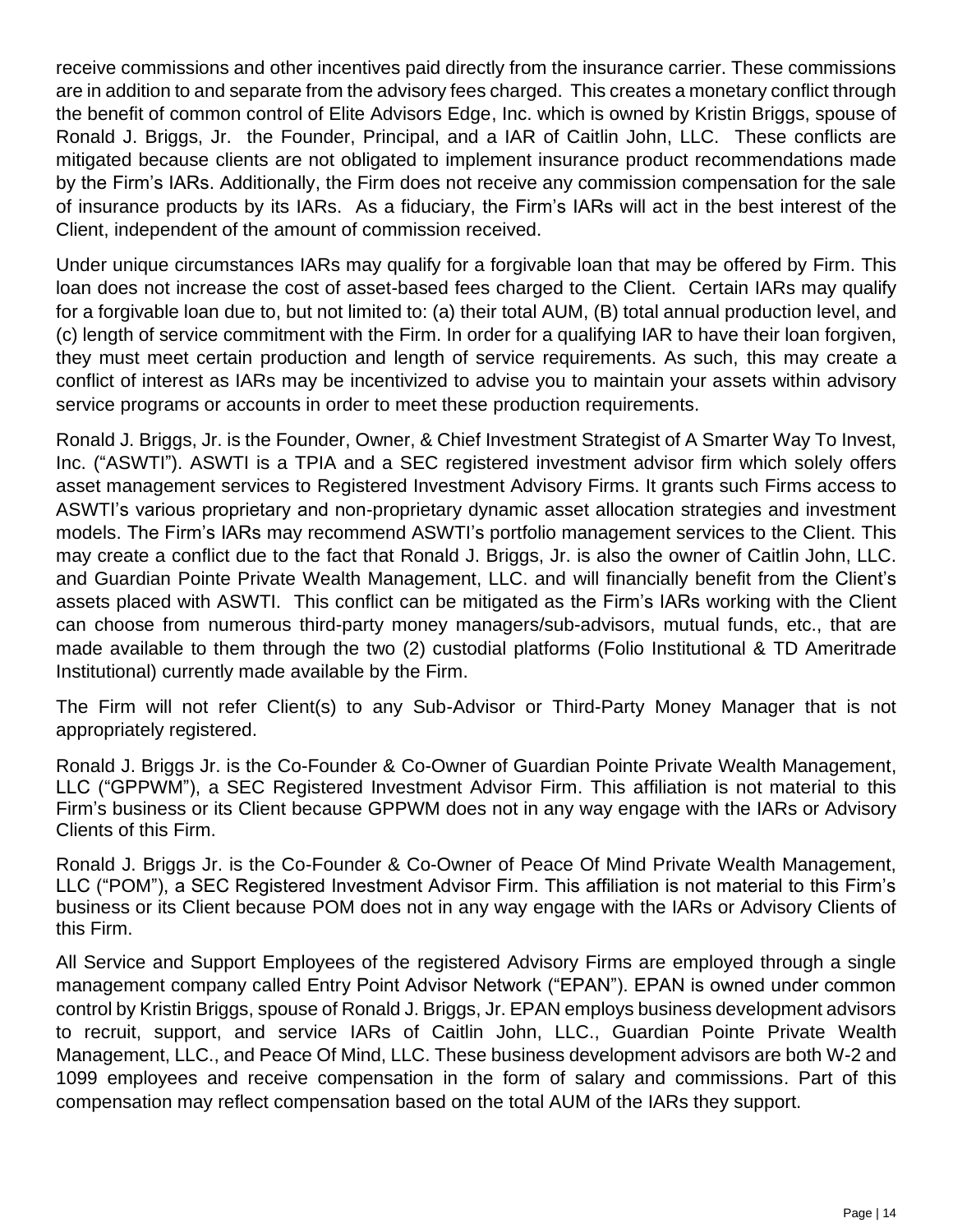### **D. Advisor Recommendations**

The Firm does recommend other investment advisors for the Client as stated above. The Firm does receive compensation directly or indirectly from outside advisors. Please see **Item 10.C. Relationship/Conflicts** for further details.

# <span id="page-14-0"></span>**Item 11 - Code of Ethics, Participation or Interest in Client Transactions and Personal Trading**

## **A. Code of Ethics**

Our Firm has adopted a Code of Ethics ("Code") which sets forth high ethical standards of business conduct that we require of our personnel, including compliance with applicable federal securities laws.

The Firm and our personnel owe a duty of loyalty, fairness, and good faith towards the Client. They have an obligation to adhere not only to the specific provisions of the Code of Ethics but to the general principles that guide the Code.

Our Code of Ethics includes policies and procedures for the review of quarterly securities transactions reports as well as initial and annual securities holdings reports that must be submitted by the Firm's access persons. Among other things, our Code of Ethics also requires the prior approval of any acquisition of securities in a limited offering (e.g., private placement) or an initial public offering. Our code also provides for oversight, enforcement, and record-keeping provisions by the Firm's Compliance Department.

The Firm's Code of Ethics further includes the Firm's policy prohibiting the use of material non-public information relating to the Client's account portfolios or transactions of the Firm. While we do not believe that we have any particular access to non-public information, all Firm personnel are reminded that such information may not be used in a personal or professional capacity. Any Firm personnel will not disclose any non-public information relating to the business or operations of the Firm unless properly authorized to do so.

A copy of our Code of Ethics is available to our advisory Client and prospective Client. You may request a copy by email sent to info@cjadvisor.com, or by calling us at (810) 355-1325.

## **B. Material Financial Interest and Conflict of Interest**

The Firm's IARs and Access Persons may buy or sell securities for themselves through the same and/or a non-associated custodian of the Firm with prior approval and ongoing statements forwarded to the firm. We monitor such transactions for compliance with the provisions of Section 206(3) of the Advisers Act governing principal transactions for the advisory Client.

The Firm's IARs, and Access Persons currently have no material financial interest in any publicly traded securities. IARs and Access Persons shall avoid any action, whether for personal profit or otherwise, that results in a conflict of interest with the Firm's Client's accounts, or which may be otherwise be detrimental to the interests of the Client of the Firm. The Firm's IARs and Access Persons will not attempt to improperly use influence for their personal benefit.

Our Code of Ethics is designed to assure that the personal securities transactions, activities and interests of our employees will not interfere with (i) making decisions in the best interest of our advisory Client and (ii) implementing such decisions while, at the same time, allowing employees to invest for their own accounts.

Our Firm and/or individuals associated with our Firm may buy or sell for their personal account securities identical to or different from those recommended to our Client or TPIA. In addition, any related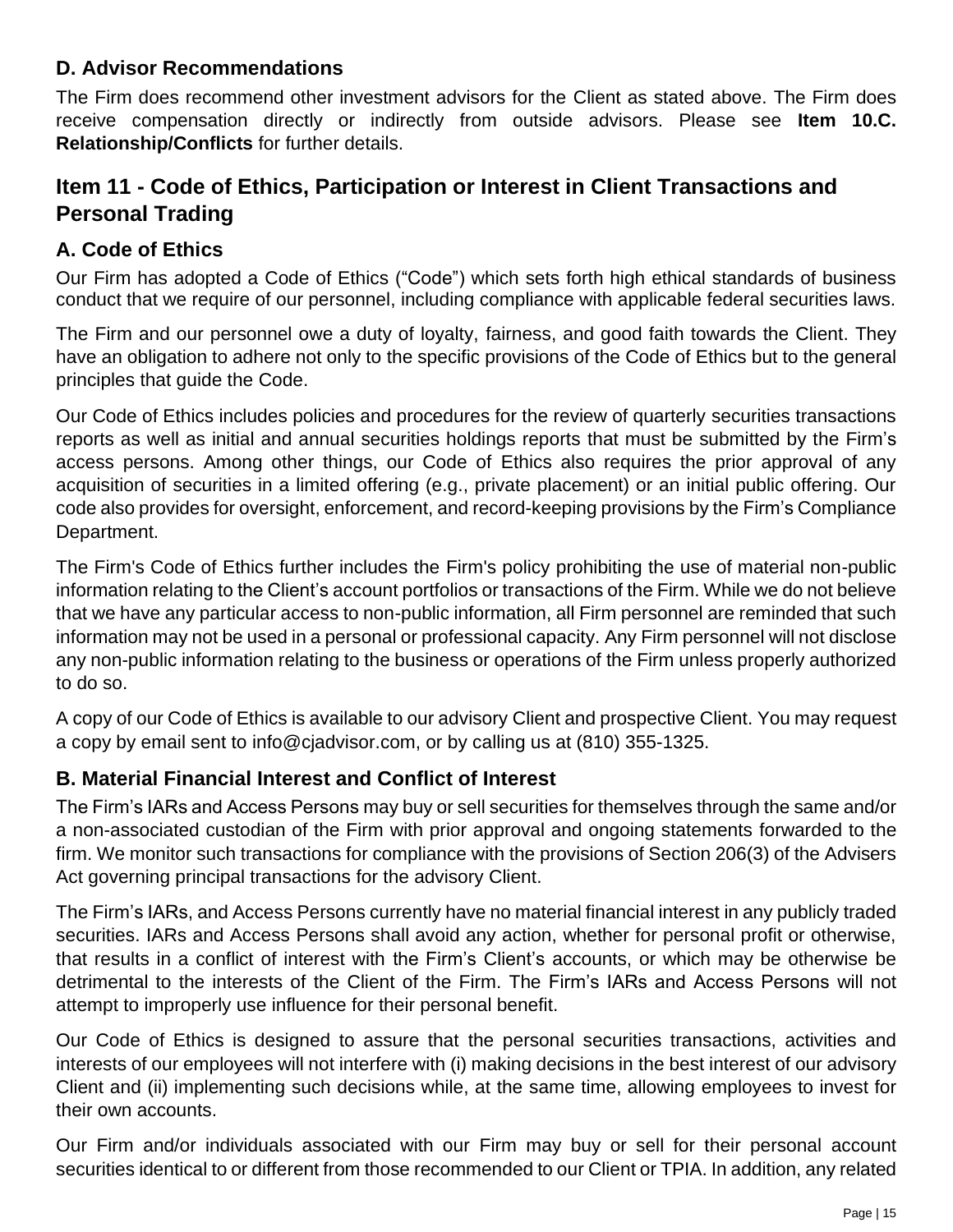persons may have an interest or position in certain securities which may also be recommended to the Client.

At no time, will the Firm or any associated person of the Firm, transact in any security to the detriment of any Client. The Client's needs are considered first.

### **C. Same Securities Purchase and Conflicts of Interest**

The Firm and it's Access Persons may buy or sell securities that are also held by the Client. In order to mitigate conflicts of interest such as front running, Access Persons are required to disclose all reportable securities transactions, including the size of trade and when they wish to buy or sell the securities to the Compliance Department. All Access Persons using a non-associated custodian must forward all brokerage account statements to the Compliance Department.

### **D. Client Securities/Trades and Concurrent Firm Securities Transactions - Conflicts of Interest**

The Firm does not maintain a Firm proprietary trading account and does not have a material financial interest in any securities being recommended. However, Firm Access Persons may buy or sell securities at the same or later times they buy or sell securities for the Client. In order to mitigate conflicts of interest such as front running, employees are required to disclose all reportable securities transactions as well as provide the Firm with copies of their brokerage statements.

# <span id="page-15-0"></span>**Item 12 - Brokerage Practices**

## **A. Soft Dollar Benefits**

The Firm does have access to various research and tools as a soft dollar benefit from TD Ameritrade Institutional. Because the Firm receives such soft dollar benefits, the Firm may have an incentive to select or recommend a particular broker dealer based on interest in receiving such research and tools made available. The Firm does not charge the Client brokerage commissions or additional fees of any kind to obtain these benefits. The Firm manages this conflict of interest by offering each Client a choice of a custodian, TD Ameritrade Institutional or Folio Institutional, for fee-based asset management offered by the Firm.

The Firm may use Kingdom Trust or recommend other custodians or Trust companies for certain asset types and self-directed IRA's not able to be held at TD Ameritrade Institutional or Folio Institutional.

### **B. Brokerage for Client Referrals**

The Firm does not currently receive any Client referrals from any broker-dealer or Third-Party.

### **C. Directed Brokerage**

The Firm will not refer Client(s) to any Sub-Advisor or Third-Party Money Manager that is not appropriately registered.

The Firm currently makes available two custodial and brokerage options, TD Ameritrade Institutional or Folio Institutional, for the Client's brokerage account. The Firm's IARs may direct the Client to either for the purposes of trade execution and custodial management. Additionally, certain TPIA programs are only made available on these two platforms. While the Client may find similar or unique programs offered elsewhere, the Client choosing to use certain TPIAs may find that their services are limited to certain custodians. Even though the IAR has the obligation, as a fiduciary, to best execute the Client's trades and transactions, it is possible that the IAR may not be able to achieve the most favorable execution of the Client's transactions in every case. This practice may or may not cost the Client more or less money. The Firm's IARs and TPIAs, acting as fiduciaries, will always act in the best interest of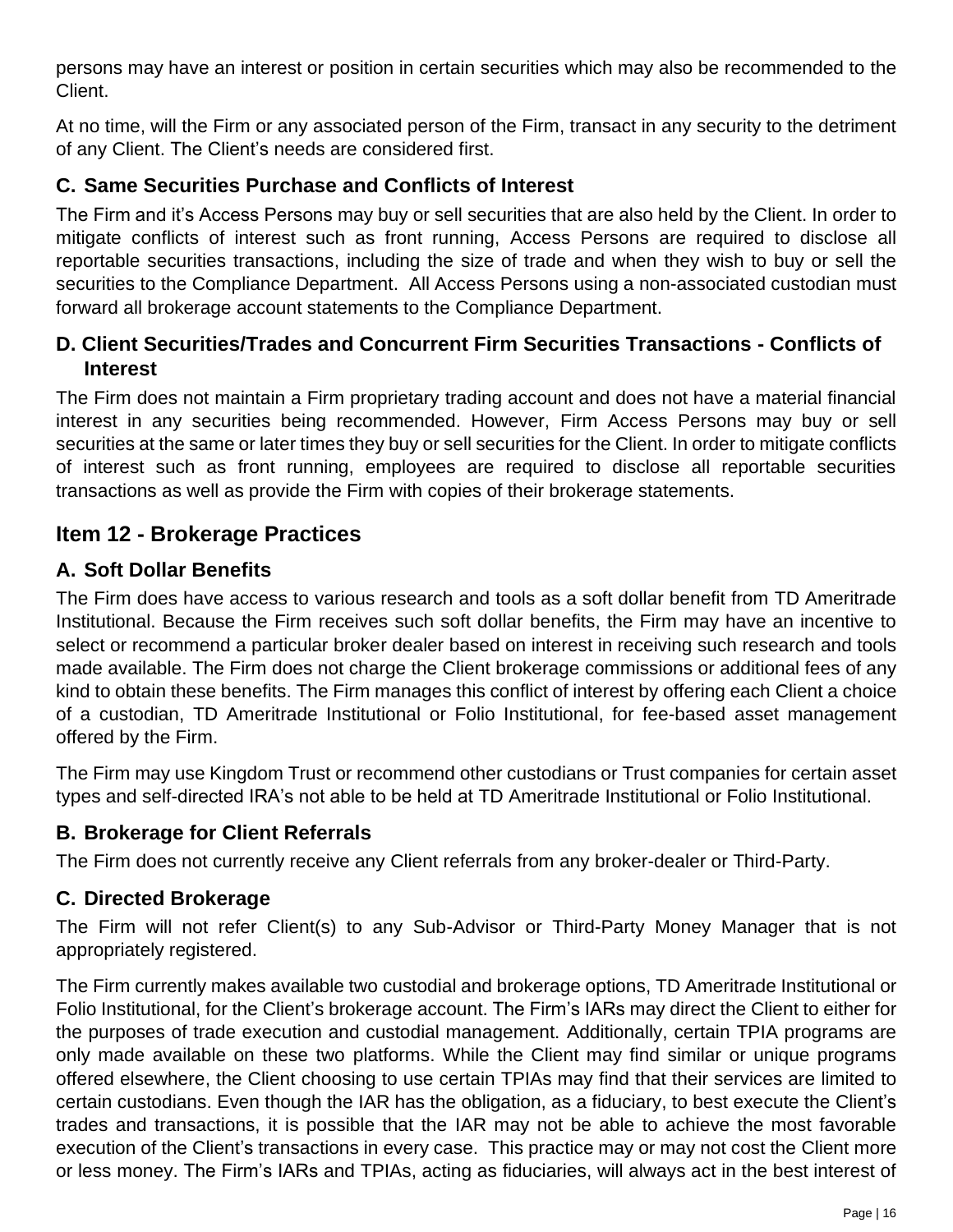the Client and will always try to achieve the best possible trade execution on behalf of all Client accounts.

## **D. Aggregate of Client Trades**

TPIA's used by the Firm's IARs may aggregate the Client orders using omnibus trading (block trades) for the discretionary purchase and sale of securities in their models and allocations. Folio Institutional and TD Ameritrade Institutional allow for the aggregation of such orders, for both TPIAs as well as the individual IARs managing their Clients accounts.

In certain circumstances, the Firm's IARs may, to best serve the Client, place non-aggregate individual trading orders. Non-Aggregated orders may be placed for an individual Client to meet the Client asset management strategy and other needs including but not limited to distributions, RMDs, unusual/extraordinary circumstances, raise cash, or at the request from a Client. The Client may incur additional costs by not aggregating their trade orders.

## <span id="page-16-0"></span>**Item 13 - Review of Accounts**

The Firm's IARs are expected to have an investment account review with each Client, on a regular basis. The Client may request additional reviews by contacting their IAR. Additionally, reviews can be requested by the Client with their IAR anytime in order to inform them of a life changing event that may affect a change to the following criteria: income needs, risk tolerance, a change in their long-term needs, goals, or objectives.

The Client can review the status of their accounts at any time by going online at any time to www.advisorclient.com or www.folioClient.com to review their portfolio.

### <span id="page-16-1"></span>**Item 14 - Client Referrals and Other Compensation**

The Firm does not currently have arrangements, nor receives compensation for any Client referrals. The Firm also does not currently compensate anyone for Client referrals.

## <span id="page-16-2"></span>**Item 15 - Custody**

The Client accounts will be opened, and all assets held at either Folio Institutional or TD Ameritrade Institutional in the Client's own name. The Firm will never have custody of any assets or securities in the Client's account. As per **regulatory interpretation**, the Firm is considered to have a form of indirect custody, due to the fact that the Firm authorizes the custodian to withdraw and pay advisory and management fees to the Firm and/or the TPIA as agreed upon and authorized by the Client as per the Investment Management Agreement.

Each Custodian, Folio Institutional or TD Ameritrade Institutional, will send monthly notifications to the Client by email when their latest statement is ready for review. The location of the statement to view is in the Client's secured file cabinet within the custodian's platform as described in the agreement with the Client and their chosen custodian. For accounts held with Folio Institutional, the Client can go online to the Client portal at www.folioclient.com and for accounts held with TD Ameritrade Institutional, the Client can go online to www.advisorclient.com and log into their account to review their current and past statements which will include all trade & transaction confirmations, fee billing, current balances, etc. This access is also made available to the Firm and the Client's IAR.

The Firm and it's IARs advises the Client to always review their statements carefully. If the Client finds any discrepancies or has any questions, concerns, or simply forgot how to access their account online, they can contact their IAR, call 1-877-238-1680 and ask for the Client Relations Manager, or email your concerns to info@cjadvisor.com.